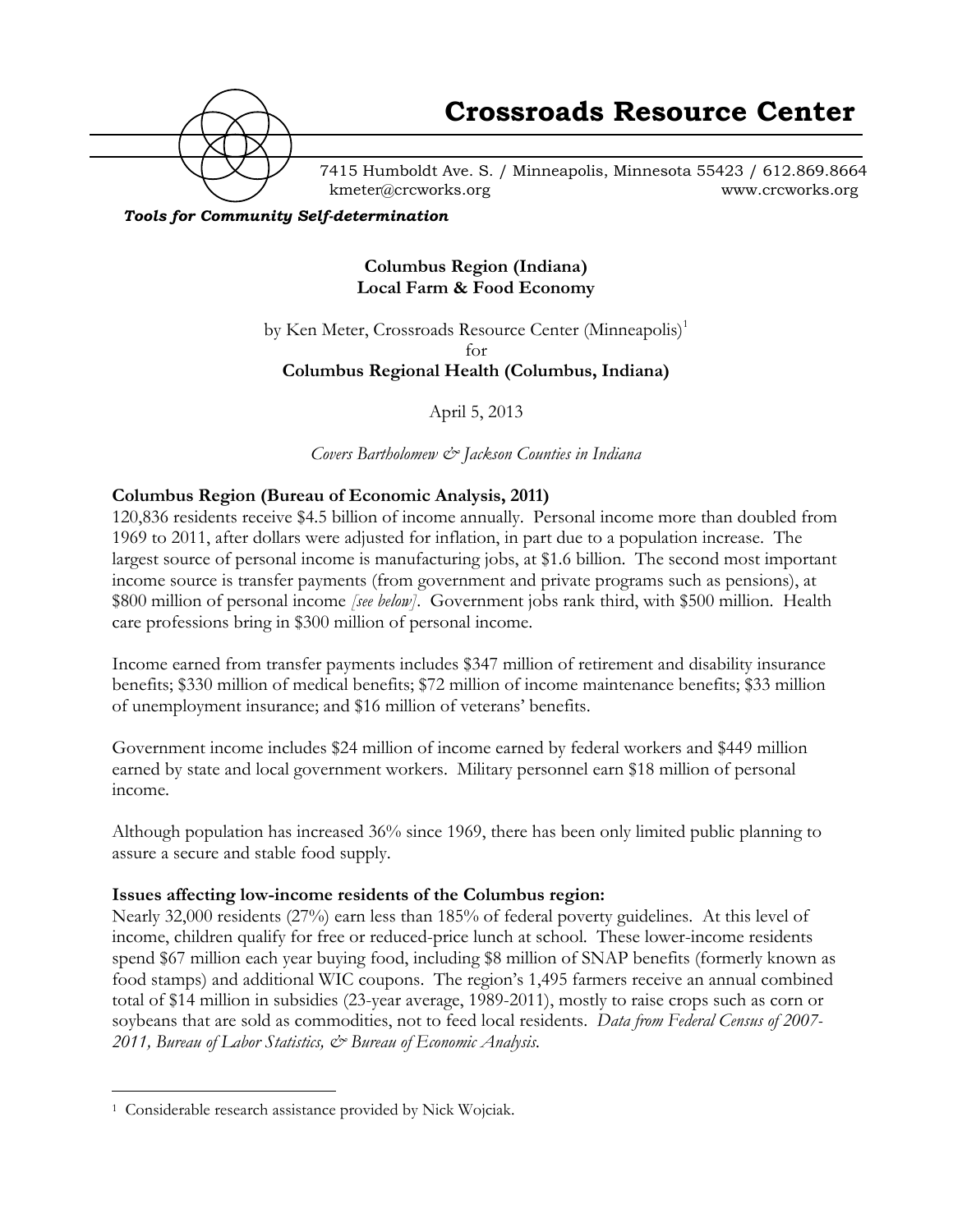5% percent of the region's households (nearly 6,000 residents) earn less than \$10,000 per year. *Source: Federal Census of 2007-2011.*

18% of adults aged 18-64 in the state of Indiana carried no health insurance in 2010. This was lower than the rate of 20% in 2009, but higher than the 1995 rate of 12%. *Source: Centers for Disease Control.*

## **Food-related health conditions:**

21% of Indiana residents reported in 2009 that they eat five or more servings of fruit or vegetables each day. 79% do not. This level of adequate consumption is about the same as the 1996 rate. This is a key indicator of health, since proper fruit and vegetable consumption has been connected to better health outcomes. *Source: Centers for Disease Control.*

48% of Indiana adults report they have at least 30 minutes of moderate physical activity five or more days per week, or vigorous physical activity for 20 or more minutes three or more days per week. This is about the same rate as in 2001. *Source: Centers for Disease Control.*

9% of Indiana residents have been diagnosed with diabetes. *Source: Centers for Disease Control.* Medical costs for treating diabetes and related conditions in the Columbus region are estimated at \$70 million per year. Costs for the state of Indiana as a whole total \$3.8 billion. *Source: American Diabetes Association cost calculator.*

65% of Indiana residents were overweight (35%) or obese (30%) in 2010, up from 56% in 1996. *Source: Centers for Disease Control.*

# **The region's farms (Agricultural Census, 2007)**

*Agricultural Census data for 2007 were released February 4, 2009*

*The Census of Agriculture defines a "farm" as "an operation that produces, or would normally produce and sell, \$1,000 or more of agricultural products per year."*

*Land:*

- 1,495 farms. This is 2% of Indiana farms.
- The Columbus Region had 6% more farms in 2007 than in 2002.
- 109 (7%) of these are  $1,000$  acres or more in size.
- 639 (43%) farms are less than 50 acres.
- Average farm size is 251 acres, slightly more than the state average of 242 acres.
- The region has 376,000 acres of land in farms.
- This amounts to 3% of the state's farmland.
- Columbus region holds 299,000 acres of harvested cropland.
- 12,000 of these acres are irrigated.
- Average value of land and buildings per farm was \$843,000. This was slightly less than the 2007 state average of \$869,000.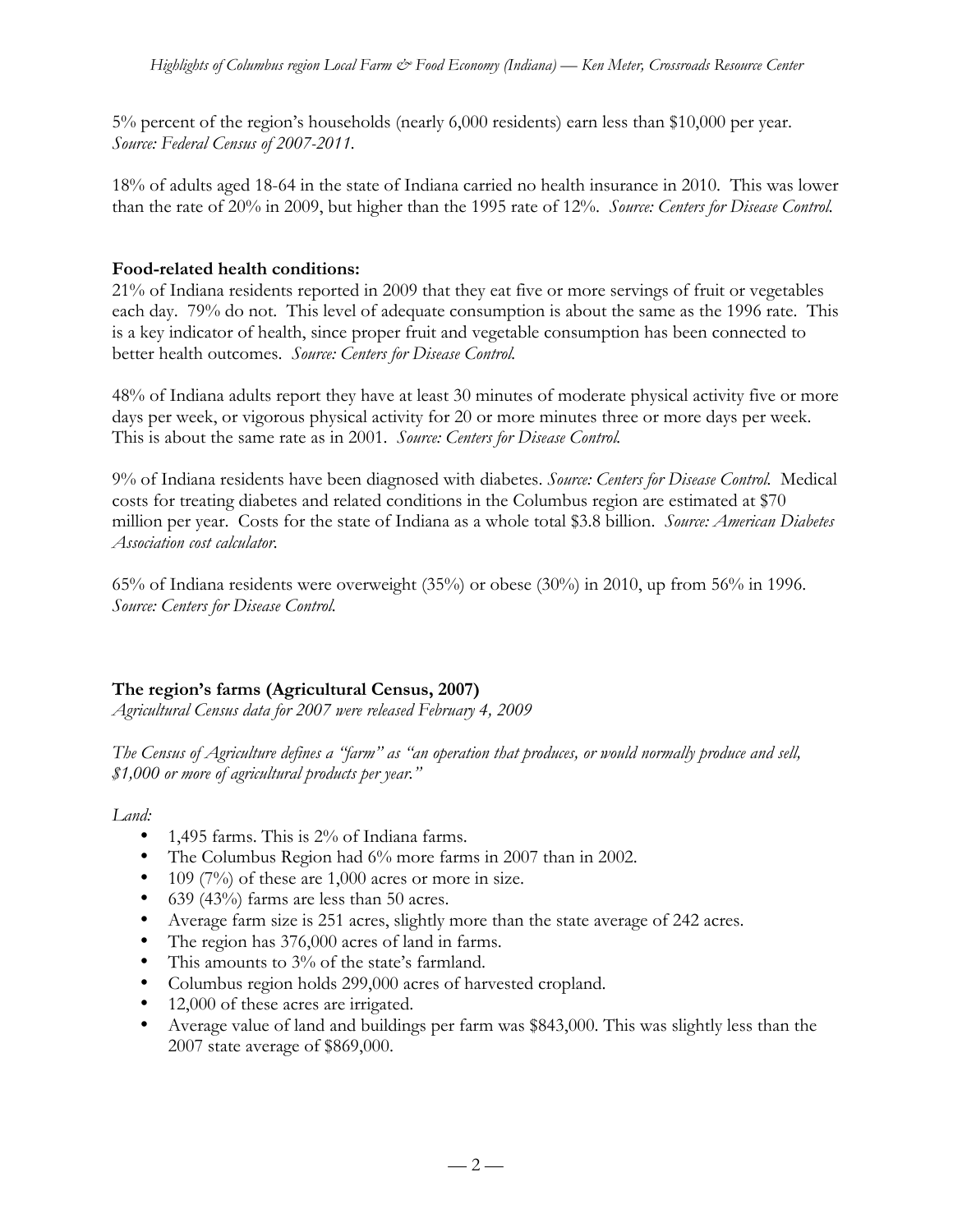### *Sales:*

*With the exception of foods sold directly to consumers (see below), farmers typically sell commodities to wholesalers, brokers or manufacturers that require further processing or handling to become consumer items. The word "commodities" is used in this report to mean the crops and livestock sold by farmers through these wholesale channels. The term "products" encompasses commodity sales, direct sales, and any other sales.*

- The region's farmers sold \$266 million of crops and livestock in 2007.
- Farm product sales increased by 117% from 2002 to 2007.
- \$110 million of crops were sold.
- \$156 million of livestock and products were sold.
- 781 (52%) of the region's farms sold less than \$10,000 of products in 2007.
- Total sales from these small farms were \$1.9 million, 1% of the region's farm product sales.
- 294 (15%) of the region's farms sold more than \$100,000 of products.
- Total sales from these larger farms were \$248 million, 93% of the region's farm product sales.
- 46% of the region's farms (688 of 1,495) reported net losses in 2007. This is more than the Indiana average of 44%.
- 971 (65%) of the Columbus region's farmers collected a combined total of \$7.8 million of federal subsidies in 2007.

#### **Top farm products of the Columbus Region (2007).** *Note: \*\*denotes sales data have been suppressed.*

| Product            | \$ Millions |
|--------------------|-------------|
| Poultry and eggs** | 121         |
| Corn               | 66          |
| Soybeans           | 35          |
| Hogs and pigs      | 16          |
| Milk               |             |
| Vegetables         |             |

#### *Production Expenses:*

- Feed purchases were the largest single expense for the Columbus Region, with \$35 million (20% of production expenses).
- Fertilizer, lime, and soil conditioners were the second most important expense, at \$20 million  $(11\%)$ .
- Farmers charged \$17 million (10%) to depreciation.
- Livestock and poultry purchases were \$17 million (10%).
- Land and building rental costs totaled \$15 million (9%).
- Supplies, repairs, and maintenance cost farmers \$13 million (7%).
- Hired farm labor costs were \$13 million (7%).
- Purchases of seeds totaled \$13 million (7%).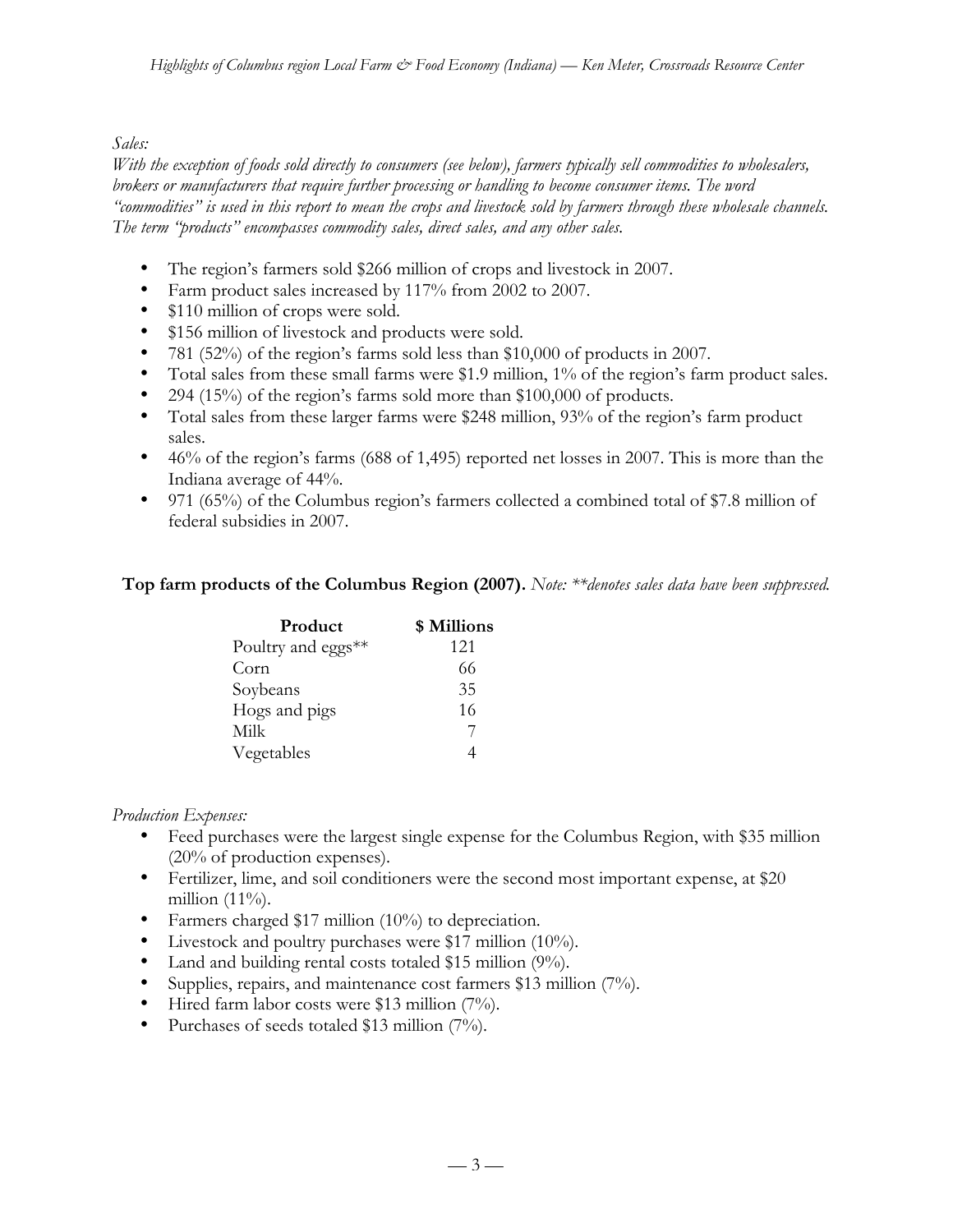### *Cattle & Dairy:*

- 509 farms hold an inventory of 22,000 cattle.
- 13,000 cattle were sold by farmers in 2007 for total sales of at least \$2 million. *Note that data for sales of cattle in Jackson County were suppressed by the USDA in an effort to protect confidentiality, so this total is incomplete.*
- 377 farms raise beef cows.
- 32 farms raise milk cows.
- 60 farms produced corn for silage.
- 436 farms produced 26,000 tons of forage crops (hay, etc.) on 12,000 acres.
- 184 farms sold \$811,000 of forage.

#### *Other Livestock & Animal Products:*

- 72 farms hold an inventory of 65,000 hogs and pigs.
- 88 farms sold 194,000 hogs and pigs in 2007.
- 33 farms hold an inventory of 655 sheep and lambs.
- 66 farms sold \$184,000 worth of sheep, goats, and lambs in 2007.
- 64 farms hold an inventory of at least 640 laying hens*. Note that data for inventory of laying hens in Jackson County were suppressed by the USDA in an effort to protect confidentiality, so this total is incomplete.*
- 4 farms raise broiler chickens.
- 2 farms engage in aquaculture.
- 47 farms raise horses and ponies.

## *Grains, Oil Seeds, & Edible Beans:*

- 826 farms produced \$102 million of grains, oil seeds, and edible beans.
- 694 farms produced 19 million bushels of corn on 156,000 acres, worth \$65.5 million.
- This amounts to an average price per bushel of corn of \$3.45. *Note that this price is an approximation, and does not necessarily represent an actual price at which corn was sold.*
- 651 farms produced 3.9 million bushels of soybeans on 123,000 acres, worth \$35 million.
- This amounts to an average price per bushel of soybeans of \$8.97. *Note that this price is an approximation, and does not necessarily represent an actual price at which soybeans was sold.*
- The total value of corn and soybeans amounted to 38% of all farm product sales in 2007.
- 139 farms produced 393,000 bushels of wheat on 7,638 acres. *Note that data for sales of wheat in both counties were suppressed by the USDA in an effort to protect confidentiality.*

*Vegetables & Melons (some farmers state that Ag Census data does not fully represent vegetable production):*

- 47 farms worked 3,447 acres to produce vegetables, worth \$4.3 million.
- This represents an 8-farm decrease in the number of farms growing vegetables since 2002.
- 8 farms raised potatoes*.*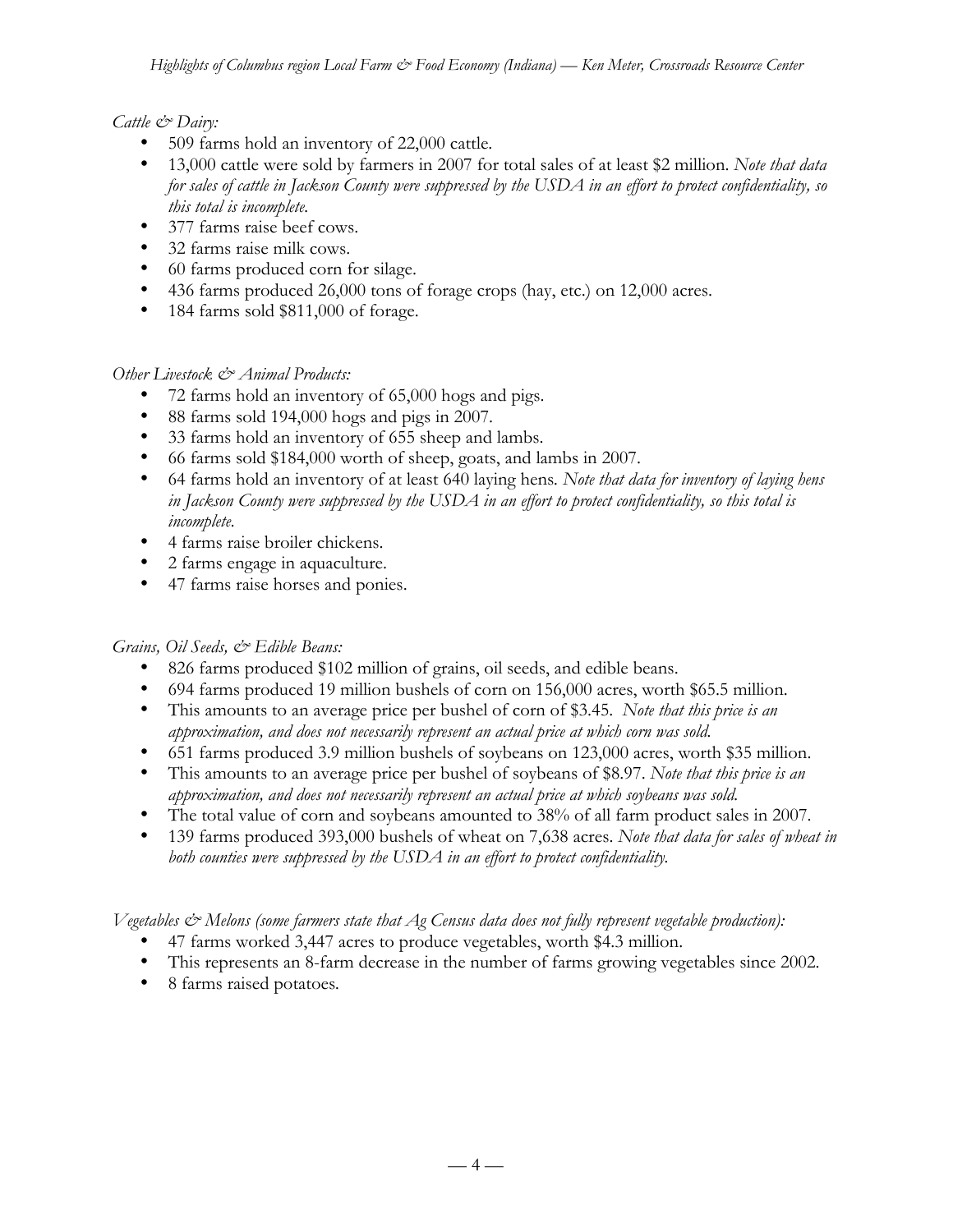*Fruits (some farmers state that Ag Census data does not fully represent fruit production):*

- 7 farms in the region hold at least 21 acres of orchards. *Note that data for acreage of orchards in Jackson County were suppressed by the USDA in an effort to protect confidentiality, so this total is incomplete.*
- 12 farms sold fruits, nuts, and berries*.*

### *Nursery & Greenhouse Plants:*

- 14 farms sold \$2.4 million worth of ornamentals in 2007.
- This represents a 12-farm decrease since 2002.
- 5 farms sold Christmas trees.

## *Other Crops:*

• 3 farms produced 255,000 pounds of tobacco on 129 acres worth \$387,000.

## *Direct & Organic Sales:*

- 81 farms sell \$747,000 of food products directly to consumers. This is a 3-farm decrease since 2002, and a 7% increase in direct sales over 2002 sales of 696,000.
- This amounts to 0.3% of farm product sales, less than the national average of 0.4%.
- Jackson County leads the region in direct sales, with \$384,000. Bartholomew County follows closely behind with \$363,000 in direct sales.
- 5 farms in the region sold organic products, *but sales figures were not released by the USDA in an effort to protect confidentiality.*
- For comparison, 239 farms in Indiana sold \$8.7 million of organic food products.
- 13 farms market through community supported agriculture (CSA).
- 34 farms produce and sell value-added products.

## *Conservation Practices:*

- 653 farms use conservation methods such as no-till, limited tilling, filtering field runoff to remove chemicals, fencing animals to prevent them from entering streams, etc.
- 212 farms practice rotational or management intensive grazing.
- 5 farms generate energy or electricity on the farm.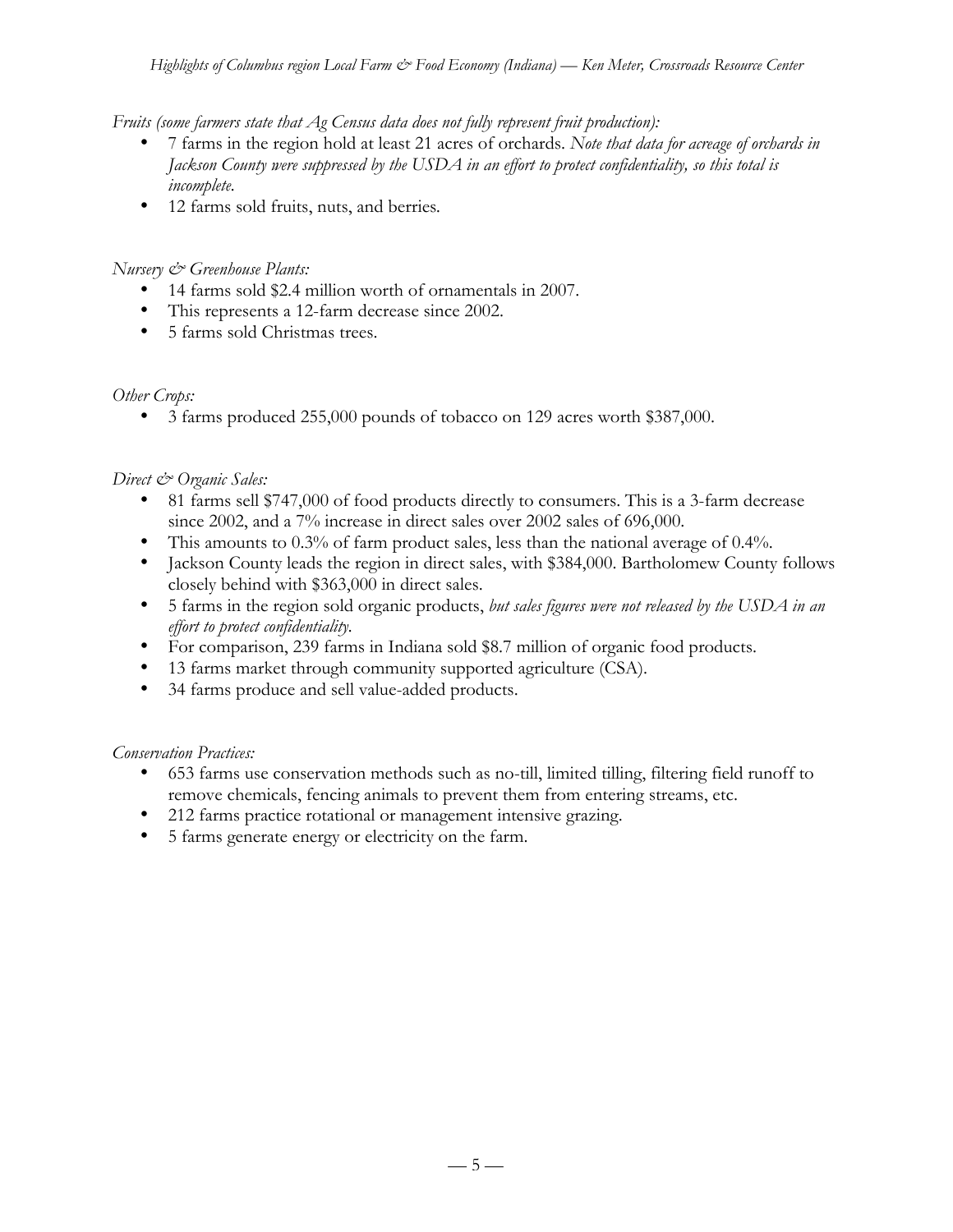| Small family farms:             | Farms | Percent | Acres   | Percent |
|---------------------------------|-------|---------|---------|---------|
| Limited-resource                | 164   | $11\%$  | 10,165  | $3\%$   |
| Retirement                      | 331   | $22\%$  | 42,800  | $11\%$  |
| Residential/lifestyle           | 583   | 39%     | 42,327  | $11\%$  |
| Farming occupation/lower sales  | 135   | $9\%$   | 18,415  | $5\%$   |
| Farming occupation/higher sales | 88    | $6\%$   | 46,297  | $12\%$  |
| Large family farms              | 82    | $5\%$   | 80,120  | $21\%$  |
| Very large family farms         | 68    | $5\%$   | 97,137  | 26%     |
| Nonfamily farms                 | 44    | $3\%$   | 38,388  | 10%     |
| Total                           | 1,495 |         | 375,649 |         |

## **Limited-resource farms and others in the Columbus Region (Census of Agriculture, 2007)**

#### *Definitions of terms (Agricultural Census 2007):*

**Limited-resource farms** have market value of agricultural products sold gross sales of less than \$100,000, and total principal operator household income of less than \$20,000.

**Retirement farms** have market value of agricultural products sold of less than \$250,000, and a principal operator who reports being retired.

**Residential/lifestyle farms** have market value of agricultural products sold of less than \$250,000, and a principal operator who reports his/her primary occupation as other than farming.

**Farming occupation/lower-sales farms** have market value of agricultural products sold of less than \$100,000, and a principal operator who reports farming as his/her primary occupation.

**Farming occupation/higher-sales farms** have market value of agricultural products sold of between \$100,000 and \$249,999, and a principal operator who reports farming as his/her primary occupation.

**Large family farms** have market value of agricultural products sold between \$250,000 and \$499,999.

**Very large family farms** have market value of agricultural products sold of \$500,000 or more.

**Nonfamily farms are farms** organized as nonfamily corporations, as well as farms operated by hired manager.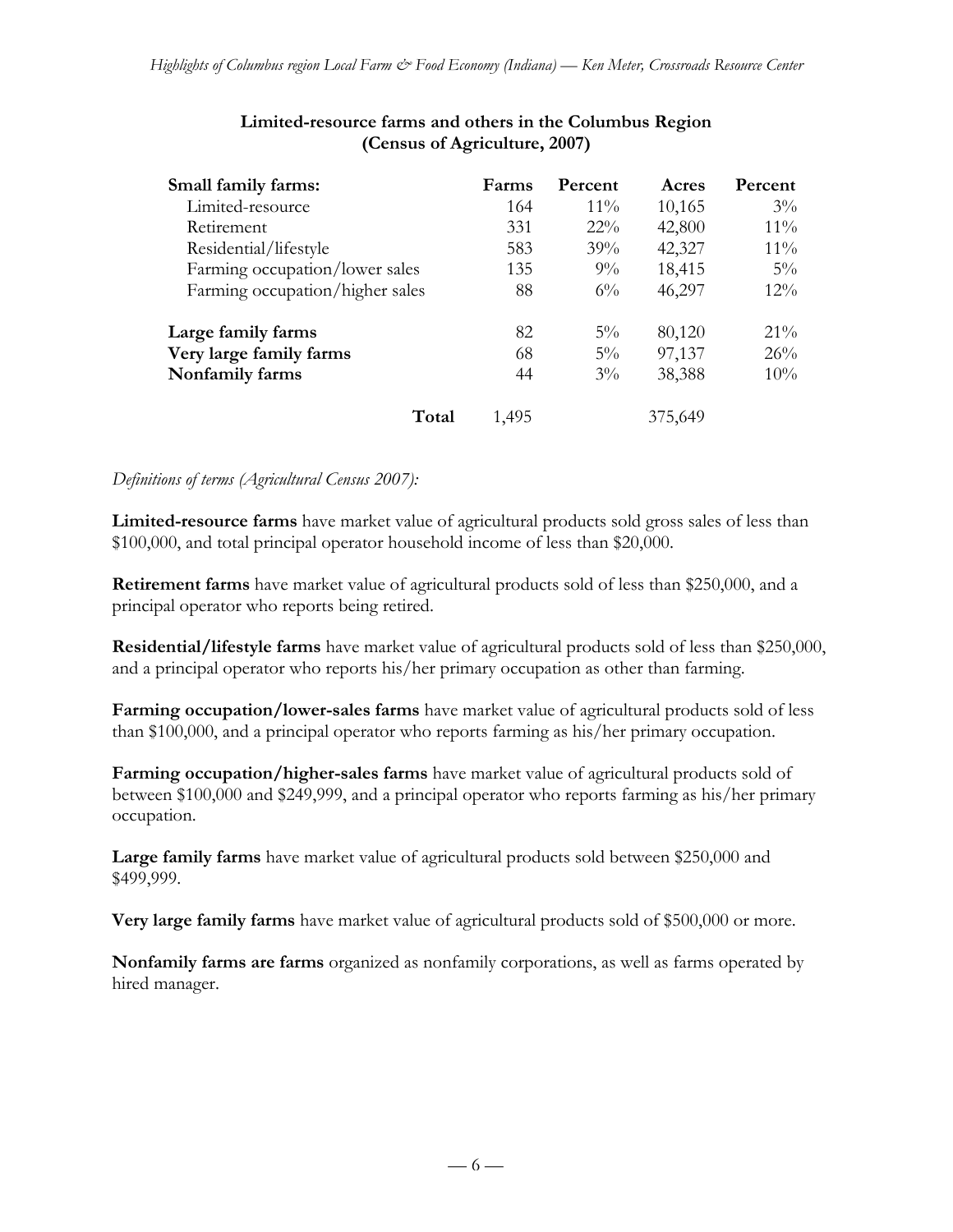# **County and State Highlights**

## **Bartholomew County highlights (Agriculture Census 2007):**

- 668 farms, 10% more than in 2002.
- Bartholomew County has 166,000 acres of land in farms.
- Farmers sold \$69.5 million of products in 2007.
- \$60.8 million (87%) of these sales were crops.
- \$8.7 million (13%) of these sales were livestock.
- The most prevalent farm size is 10 to 49 acres, with 200 farms (30%) in this category.
- The next most prevalent is 50 to 179 acres, with 172 (26%) farms.
- 56 farms  $(8\%)$  are 1,000 acres or more.
- 307 farms  $(46%)$  are less than 50 acres.
- 345 farms (52%) sold less than \$10,000 in farm products.
- 129 farms (17%) sold more than \$100,000 in farm products.
- Bartholomew County ranks  $3<sup>rd</sup>$  in Indiana for sales of vegetables, melons, potatoes, and sweet potatoes, with \$2.8 million.
- The county ranks  $3<sup>rd</sup>$  in the state for acreage of vegetables, with 2,843.
- Bartholomew County ranks 5<sup>th</sup> in the state for aquaculture sales, but *sales figures were not released by the USDA in an effort to protect confidentiality.*
- The county ranks sixth in Indiana for sales of tobacco, with \$387,000.
- Bartholomew County ranks  $10^{th}$  in the state for sales of sheep and goats, with \$145,000.
- 42 farms sold \$363,000 of food directly to consumers. This is a one-farm decrease in the number of farms selling direct since 2002, and a \$1,000 decrease in direct sales since 2002.
- Direct sales were 0.5% of farm product sales, slightly more than the national average of  $0.4\%$ .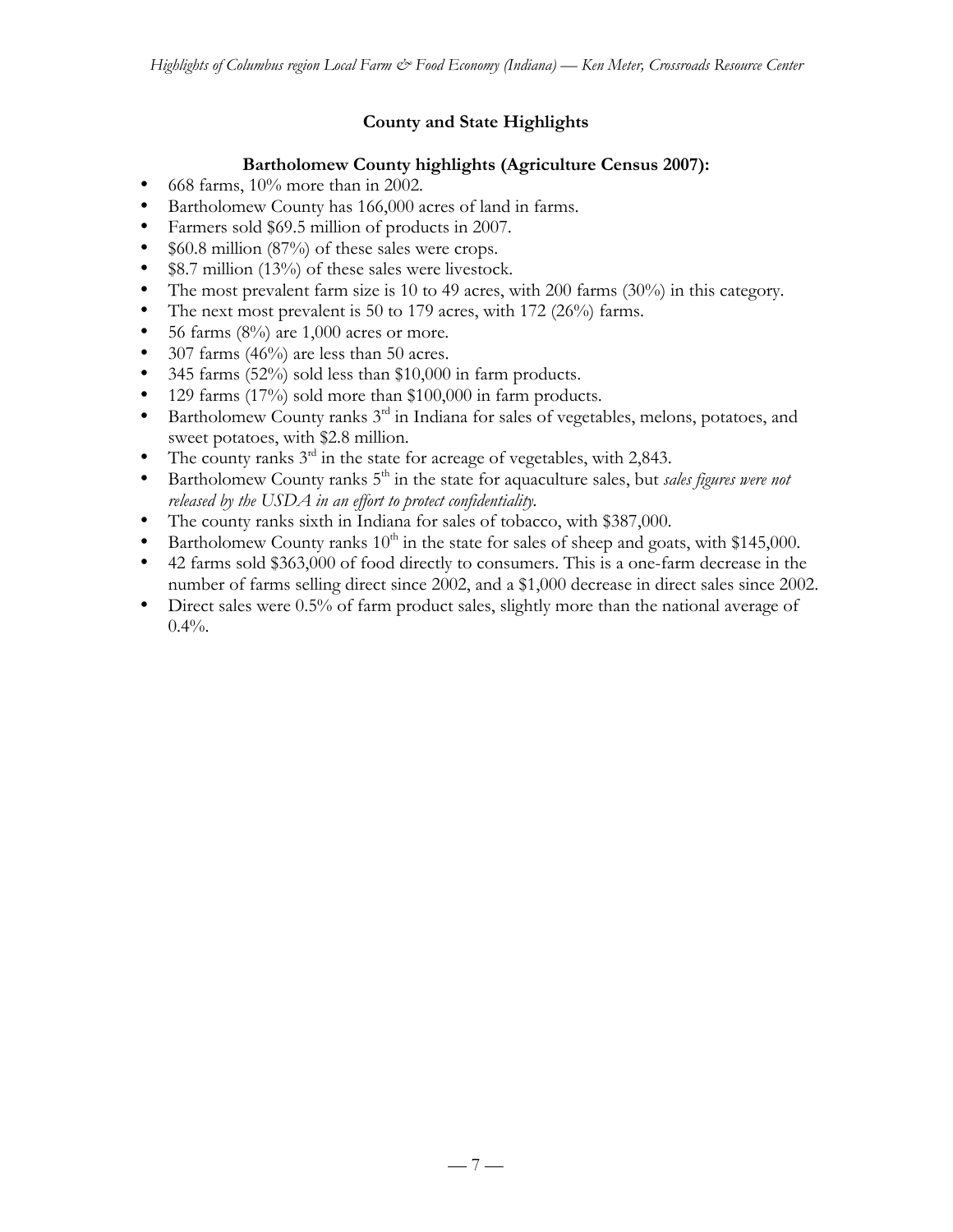# **Jackson County highlights (Agriculture Census 2007):**

- 827 farms, 3% more than in 2002.
- Jackson County has 209,000 acres of land in farms.
- Farmers sold \$196.9 million of products in 2007.
- \$49.5 million (25%) of these sales were crops.
- \$147.4 million (75%) of these sales were livestock.
- The most prevalent farm size is 50 to 179 acres, with 235 farms (28%) in this category.
- The next most prevalent is 10 to 49 acres, with 223 (27%) farms.
- 53 farms  $(6\%)$  are 1,000 acres or more.
- 332 farms  $(40\%)$  are less than 50 acres.
- 436 farms (53%) sold less than \$10,000 in farm products.
- 165 farms (14%) sold more than \$100,000 in farm products.
- Jackson County ranks  $1<sup>st</sup>$  in Indiana, and  $5<sup>th</sup>$  in the United States for inventory of laying hens, but *inventory numbers were not released by the USDA in an effort to protect confidentiality.*
- The county ranks  $2<sup>nd</sup>$  in the state for inventory of pullets for laying flock replacement, but *inventory numbers were not released by the USDA in an effort to protect confidentiality.*
- Jackson County ranks  $2<sup>nd</sup>$  in the state for sale of poultry and eggs, with \$121 million.
- The county ranks third in Indiana for sales of livestock and poultry, with \$147 million.
- Jackson County ranks  $5<sup>th</sup>$  in the state for sales of agricultural products, with \$197 million.
- The county ranks 6<sup>th</sup> in the state for inventory of broiler chickens, but *inventory numbers were not released by the USDA in an effort to protect confidentiality.*
- 39 farms sold \$384,000 of food directly to consumers. This is a 2-farm decrease in the number of farms selling direct, and a 16% increase in direct sales, over 2002 sales of \$332,000.
- Direct sales were 0.2% of farm product sales, one half the national average of 0.4%.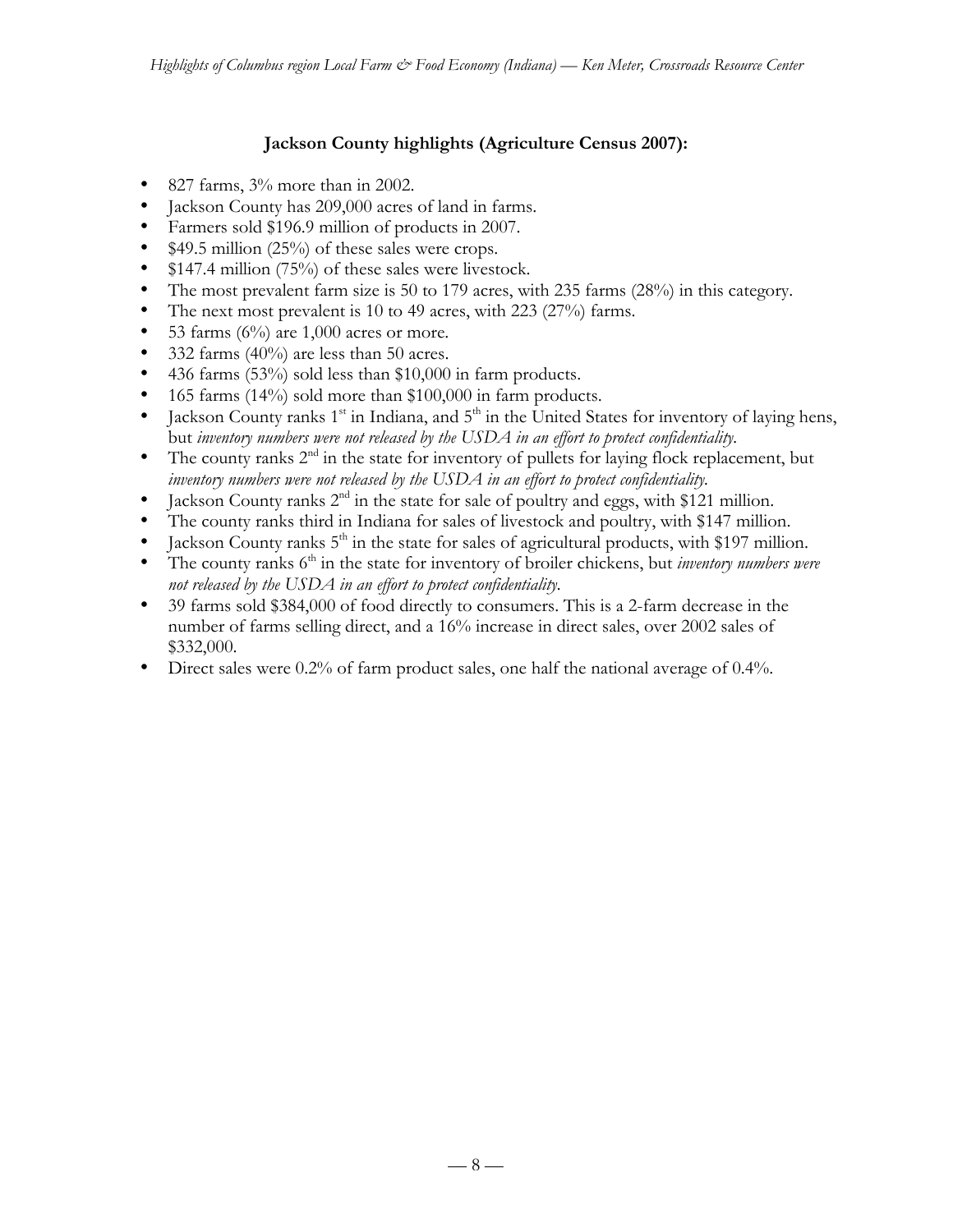### **State of Indiana highlights (Agriculture Census 2007):**

- 60,938 farms,  $1\%$  more than in 2002.
- Indiana has 15 million acres of land in farms.
- Farmers sold \$8.3 billion of products in 2007.
- $$5.3$  billion (64%) of these sales were crops.
- \$3 billion (36%) of these sales was livestock.
- The most prevalent farm size is 10 to 49 acres, with 19,533 farms (32%) in this category.
- The next most prevalent is 50 to 179 acres, with 50 to 179 (26%) farms.
- 3,906 farms  $(6\%)$  are 1,000 acres or more.
- 29,000 farms (48%) are less than 50 acres.
- 33,000 farms (54%) sold less than \$10,000 in farm products.
- 13,000 farms (18%) sold more than \$100,000 in farm products.
- Indiana ranks  $3<sup>rd</sup>$  in the United States for inventory of laying hens, with 24 million.
- The state ranks  $4<sup>th</sup>$  in the country for acreage of soybeans, with 4.8 million.
- Indiana ranks  $5<sup>th</sup>$  in the country for sales of grains, oilseeds, dry beans, and dry peas, with \$5 billion.
- The state ranks fifth in the country for sales of hogs and pigs, with \$974 million.
- Indiana ranks  $5<sup>th</sup>$  in the United States for acreage of corn, with 6.4 million acres.
- The state ranks  $5<sup>th</sup>$  in the country for inventory of pullets for laying flock replacement, with 7 million.
- Indiana ranks  $5<sup>th</sup>$  in the country for inventory of hogs and pigs, with 3.7 million.
- The state ranks seventh in the country for inventory of turkeys, with 6 million.
- Indiana ranks  $8<sup>th</sup>$  in the United States for crop sales, with \$5.3 million.
- The state ranks  $10<sup>th</sup>$  in the country for sales of agricultural products, with \$8.3 million.
- 3,576 farms sold \$22.3 million of food directly to consumers. This is a 12% increase in the number of farms selling direct (3,205 in 2002), and a 24% increase in direct sales, over 2002 sales of \$18 million.
- Direct sales were 0.3% of farm product sales, less than the national average of 0.4%.
- Statewide vegetable sales totaled \$79 million.
- If direct food sales made up a single commodity, the value of these sales would outrank the state's  $13^{\text{th}}$ -most important product, mint.
- 287 farms farm organically, with a total of 9,273 acres of harvested cropland, and 4,245 acres of pastureland.
- 7,973 acres on 206 farms are undergoing organic conversion.
- 239 farms in Indiana sold \$8.7 million of organic food products, including \$2.5 million of crops (this may include ornamental and greenhouse crops), \$726,000 of livestock and poultry, and \$5.4 million of products from livestock and poultry (such as milk or eggs).
- 273 farms market through community supported agriculture (CSA).
- 1,645 farms produce value-added products.
- 22,000 farms use conservation methods such as no-till, limited tilling, filtering field runoff to remove chemicals, fencing animals to prevent them from entering streams, etc.
- 7,055 farms practice rotational or management intensive grazing.
- 538 farms generate energy or electricity on the farms.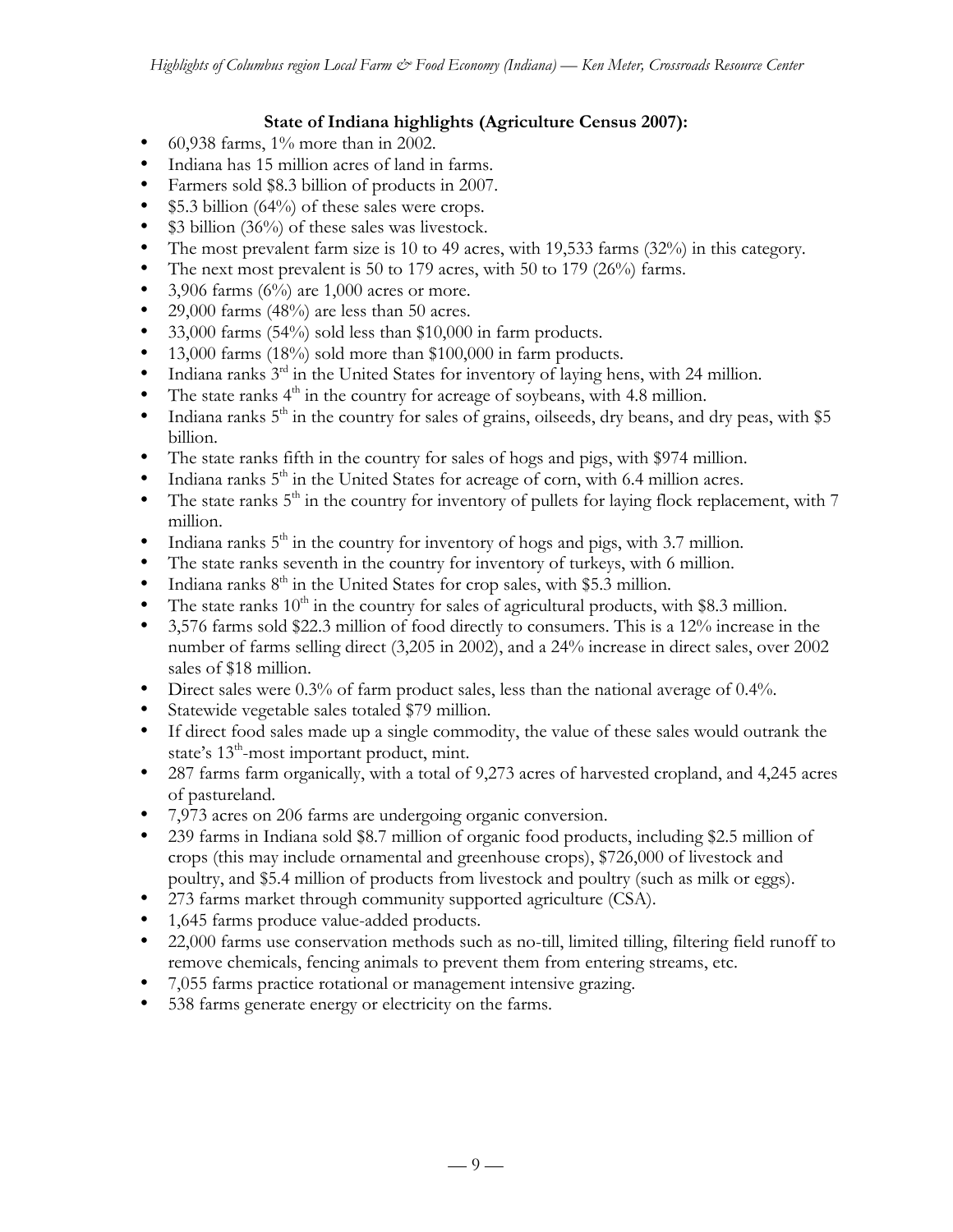## **Indiana's top farm products in 2011 (Economic Research Service)**

*The data in the table and pie chart below are for Indiana as a whole. See chart on next page.*



*Source: USDA Economic Research Service*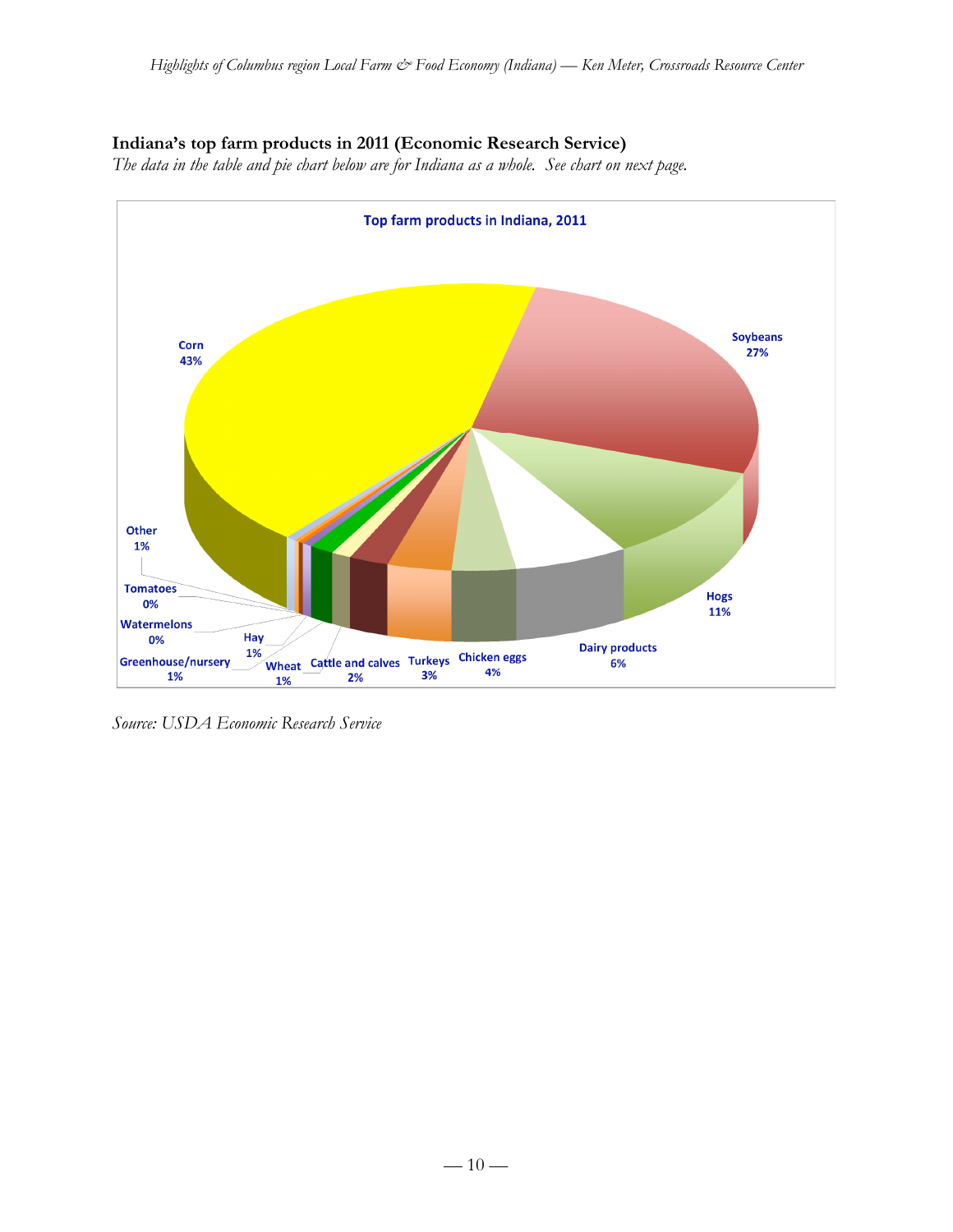# **Indiana's top farm products in 2011 (Economic Research Service)**

*See table on previous page*

|                      | \$ millions    |
|----------------------|----------------|
| 1 Corn               | 4,850          |
| 2 Soybeans           | 3,055          |
| 3 Hogs               | 1,216          |
| 4 Dairy products     | 738            |
| 5 Chicken eggs       | 422            |
| 6 Turkeys            | 395            |
| 7 Cattle and calves  | 248            |
| 8 Wheat              | 154            |
| 9 Greenhouse/nursery | 131            |
| 10 Hay               | 66             |
| 11 Watermelons       | 34             |
| 12 Tomatoes          | 30             |
| 13 Mint              | 19             |
| 14 Corn, sweet       | 18             |
| 15 Cantaloupe        | 13             |
| 16 Aquaculture       | 9              |
| 17 Apples            | $\overline{9}$ |
| 18 Blueberries       | $\mathfrak{Z}$ |
| 19 Cucumbers         | $\mathbf{1}$   |
| 20 Honey             | $\mathbf{1}$   |
| 21 Oats              | 1              |
| 22 Farm chickens     | <1             |
| 23 Wool              | $<$ 1          |

*Source: USDA Economic Research Service*

*Note: Broiler chickens and snap beans were also listed among Indiana's top 25 products, but sales figures for these products were not released by ERS, in an effort to protect confidentiality.*

Note also that at \$22 million, direct sales from farmers to consumers amount to more than the value of the  $13^{\text{th}}$ -ranking product, mint.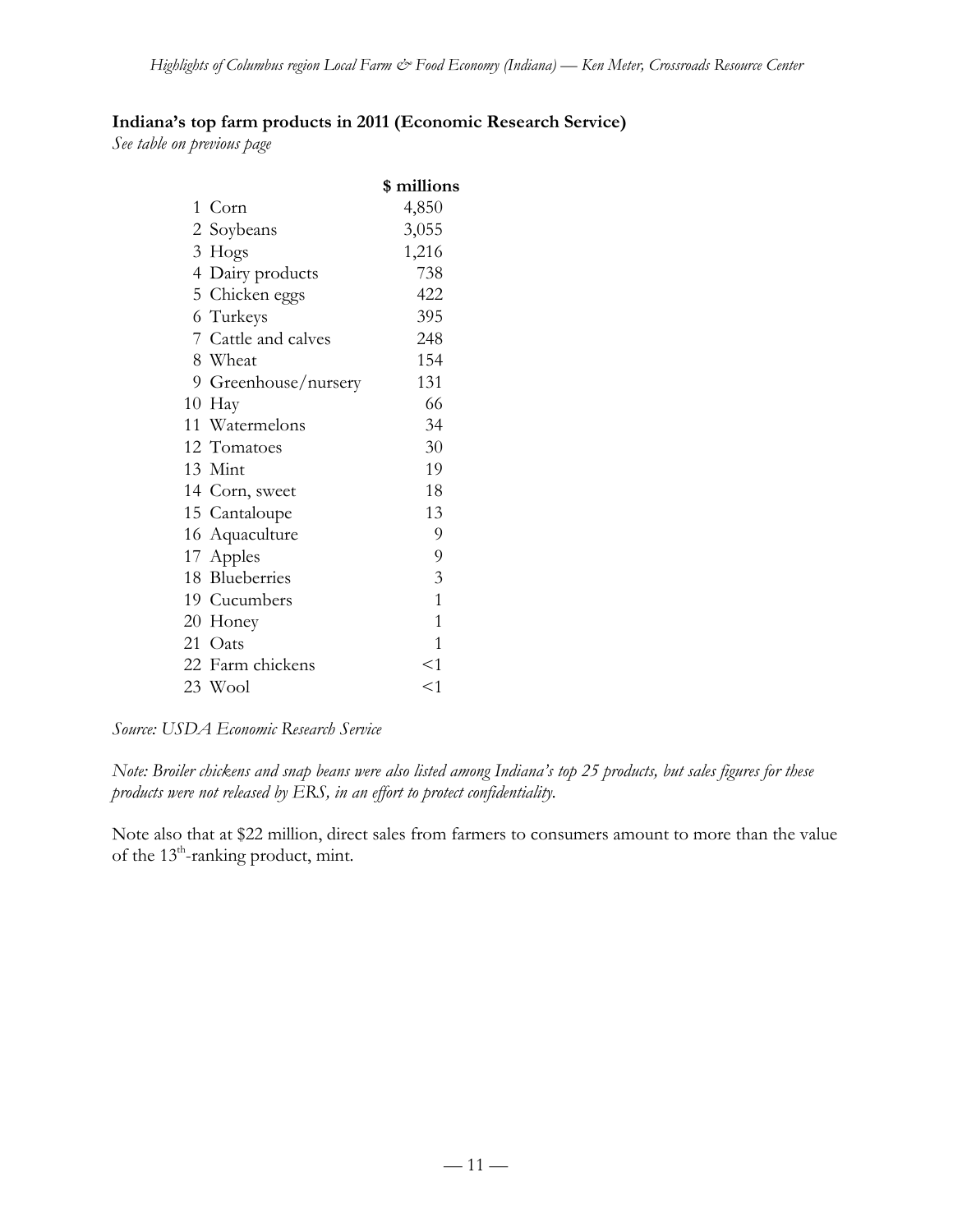## **Balance of Cash Receipts and Production Costs (BEA):**

Columbus region farmers sell \$225 million of food commodities per year (1989-2011 average), spending \$203 million to raise them, for an average gain of \$22 million each year. This is an average net cash income of \$14,715 per farm. *Note that these sales figures compiled by the BEA may differ from cash receipts recorded by the USDA Agriculture Census (above).*

Overall, farm producers earned a surplus of \$514 million by selling crops and livestock over the years 1989 to 2011. Yet farm production costs exceeded cash receipts for eight years of that 23-year period. Moreover, 46% of the region's farms reported that they lost money in 2007 (Ag Census). Columbus region farmers and ranchers earned \$40 million more by selling commodities in 2011 than they earned in 1969 (in 2011 dollars), but these gains occurred only since 2008.

Farmers and ranchers earn another \$8 million per year of farm-related income — primarily custom work, and rental income (23-year average for 1989-2011). Federal farm support payments are nearly as important a source of net income as commodity production, averaging \$14 million per year for the region for the same years.

## **The region's consumers:**

*See also information covering low-income food consumption and food-related health conditions, page 1-2 above.* Columbus region consumers spend \$314 million buying food each year, including \$193 million for home use. Most of this food is produced outside the region, so Columbus region consumers spend about \$300 million per year buying food sourced outside the region. Only \$747,000 of food products (0.3% of farm cash receipts and 0.2% of the region's consumer market) are sold by farmers directly to consumers.

Estimated change in net assets (that is, assets minus liabilities) for all region households combined was a loss of \$114 million in 2011 alone (BLS). This places additional pressure on Columbus region consumers trying to buy food.

## **Farm and food economy summary:**

Farmers earn \$22 million each year producing food commodities, and spend \$100 million buying inputs sourced outside of the region. Even when farmers make money, these input purchases result in substantial losses to the region as a whole. Overall, farm production creates a loss of \$78 million to the region.

Meanwhile, consumers spend \$300 million buying food from outside. Thus, total loss to the region is \$375 million of potential wealth *each year*. This loss amounts to more than the value of all food commodities raised in the region.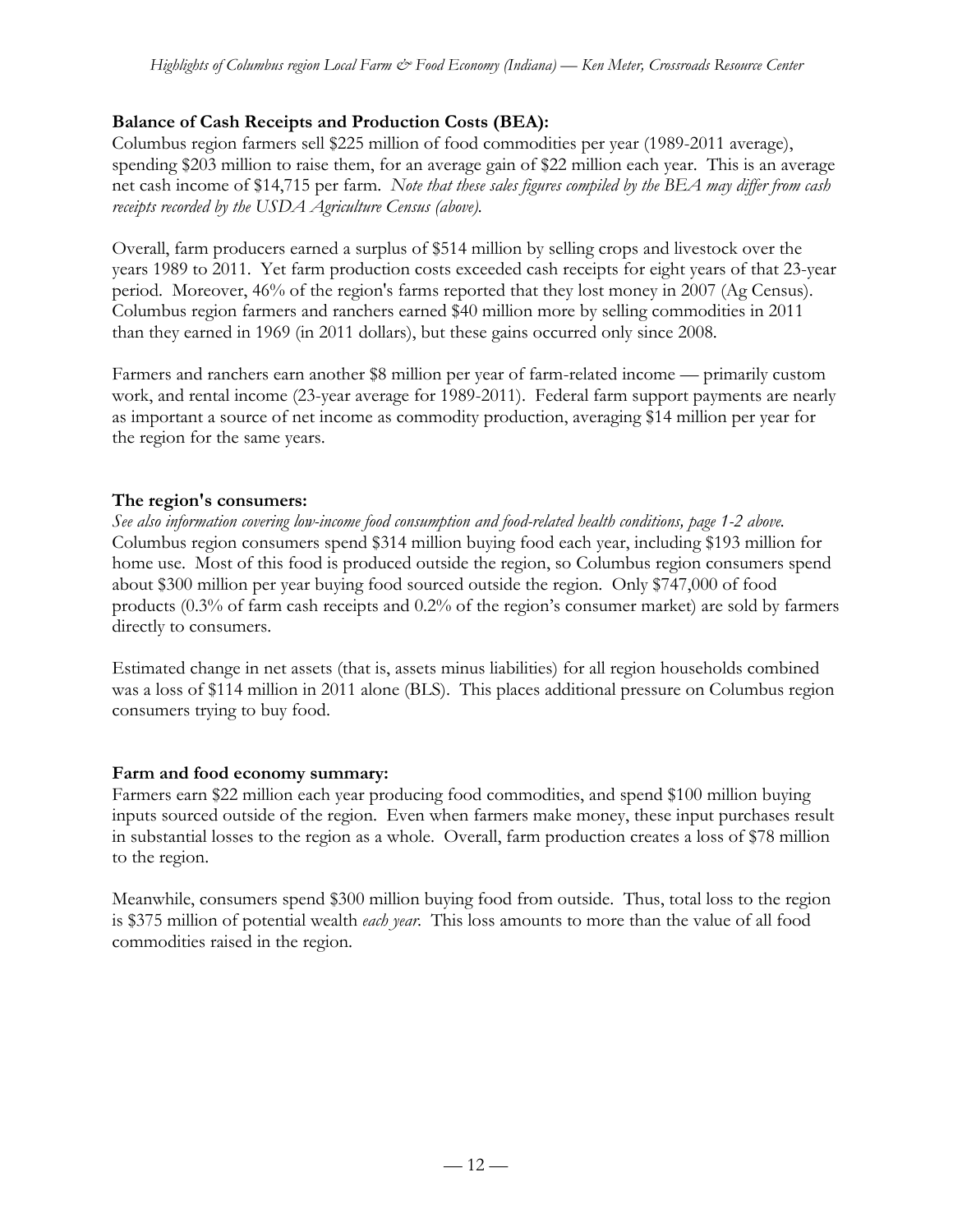#### **Columbus Region: markets for food eaten at home (2011):**

Columbus region residents purchase \$314 million of food each year, including \$193 million to eat at home. Home purchases break down in the following way:

|                                     | millions |  |
|-------------------------------------|----------|--|
| Meats, poultry, fish, and eggs      | 40       |  |
| Fruits & vegetables                 | 35       |  |
| Cereals and bakery products         | 27       |  |
| Dairy products                      | 21       |  |
| "Other," incl. Sweets, fats, & oils | 70       |  |

If the region's residents purchased \$5 of food each week directly from farmers in the region, this would generate \$31 million of new farm income.

#### **Bartholomew County: markets for food eaten at home (2011):**

Bartholomew County residents purchase \$202 million of food each year, including \$125 million to eat at home. Home purchases break down in the following way:

|                                     | millions |
|-------------------------------------|----------|
| Meats, poultry, fish, and eggs      | 26       |
| Fruits & vegetables                 | 23       |
| Cereals and bakery products         | 18       |
| Dairy products                      | 13       |
| "Other," incl. Sweets, fats, & oils | 46       |

#### **Jackson County: markets for food eaten at home (2011):**

Jackson County residents purchase \$112 million of food each year, including \$69 million to eat at home. Home purchases break down in the following way:

|                                     | millions |
|-------------------------------------|----------|
| Meats, poultry, fish, and eggs      | 14       |
| Fruits & vegetables                 | 12       |
| Cereals and bakery products         | 10       |
| Dairy products                      |          |
| "Other," incl. Sweets, fats, & oils | 25.      |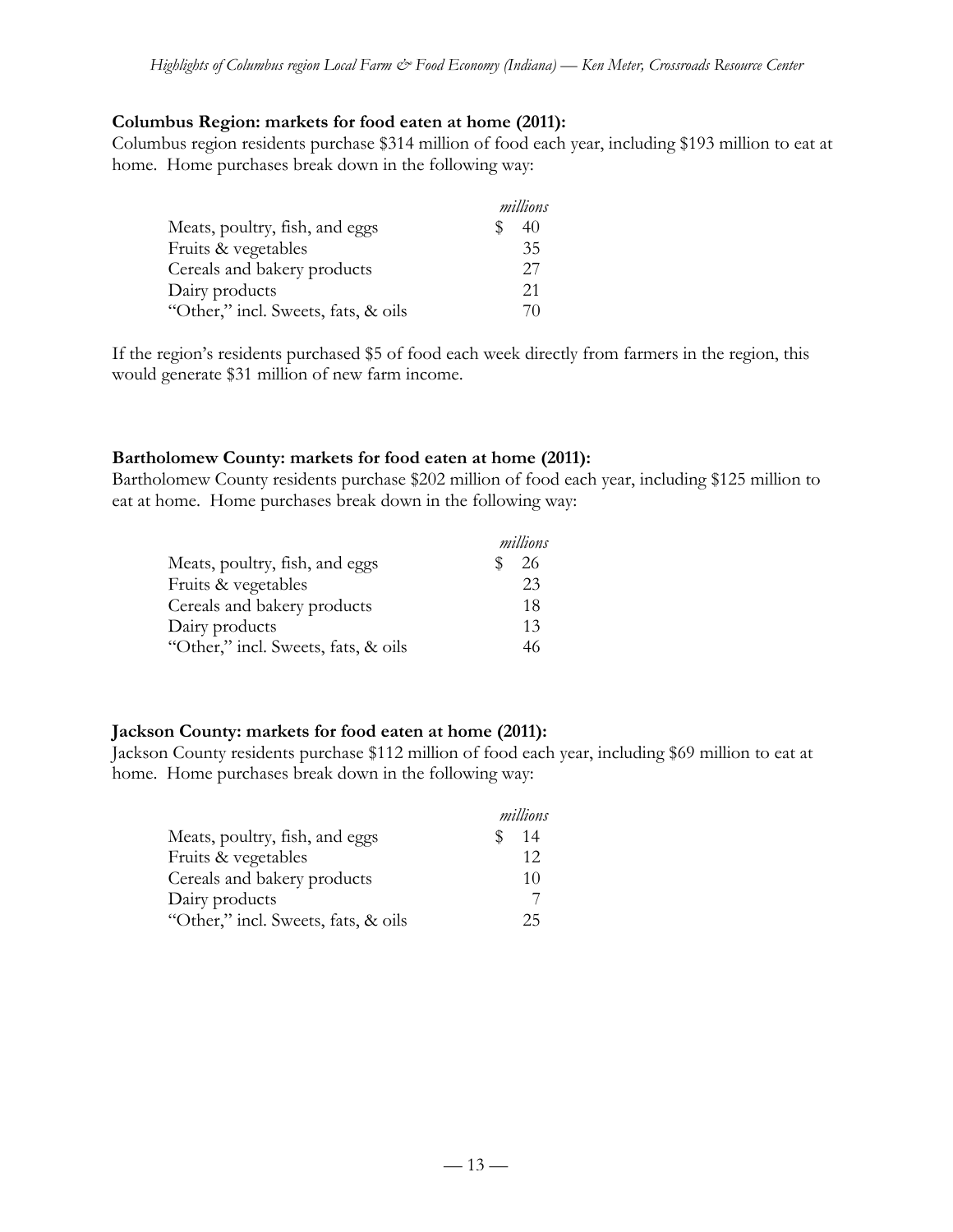### **Metro Indianapolis: markets for food eaten at home (2011):**

Metro Indianapolis residents purchase \$4.6 billion of food each year, including \$2.8 billion to eat at home. Home purchases break down in the following way:

|                                     | millions |
|-------------------------------------|----------|
| Meats, poultry, fish, and eggs      | 586<br>S |
| Fruits & vegetables                 | 516      |
| Cereals and bakery products         | 404      |
| Dairy products                      | 303      |
| "Other," incl. Sweets, fats, & oils | 1,038    |

#### **State of Indiana: markets for food eaten at home (2011):**

Indiana residents purchase \$17 billion of food each year, including \$10 billion to eat at home. Home purchases break down in the following way:

|                                     | millions |
|-------------------------------------|----------|
| Meats, poultry, fish, and eggs      | \$2,148  |
| Fruits & vegetables                 | 1,890    |
| Cereals and bakery products         | 1,480    |
| Dairy products                      | 1,111    |
| "Other," incl. Sweets, fats, & oils | 3,804    |